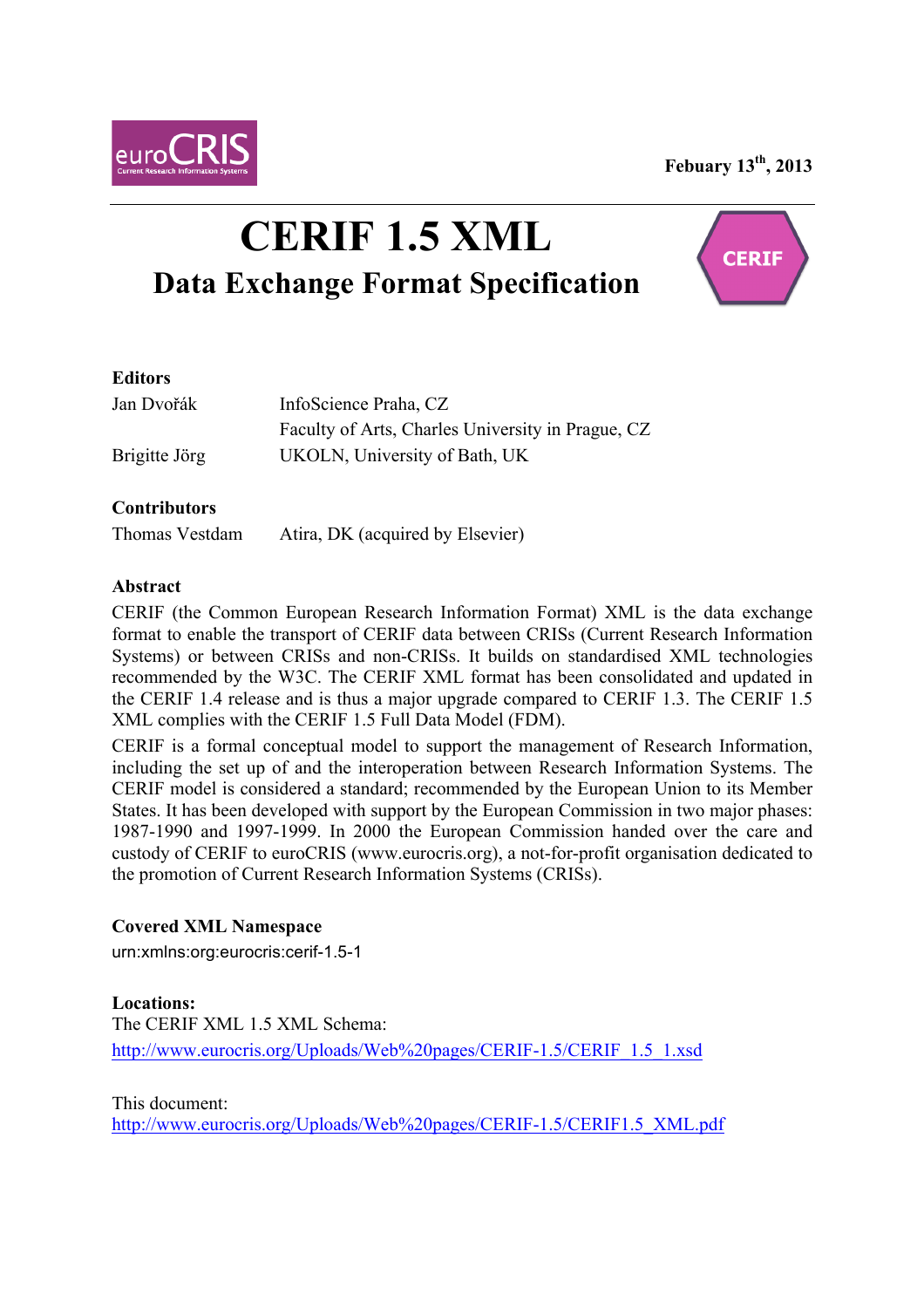## **Table of Contents**

| $\mathbf{1}$   | Introduction                                                 | 3              |  |
|----------------|--------------------------------------------------------------|----------------|--|
|                | 1.1<br>Purpose of CERIF XML                                  | 3              |  |
| $\overline{2}$ | <b>CERIF XML Structure</b>                                   | $\overline{4}$ |  |
|                | The Namespace<br>2.1                                         | $\overline{4}$ |  |
|                | The XML Schema location<br>2.2                               | $\overline{4}$ |  |
|                | CERIF markup root: The "CERIF" element<br>2.3                | $\overline{4}$ |  |
|                | Contents of the "CERIF" element<br>2.4                       | 5              |  |
|                | Simple CERIF entities<br>2.4.1                               | 5              |  |
|                | Multilingual CERIF entities<br>2.4.2                         | 5              |  |
|                | <b>CERIF</b> link entities<br>2.4.3                          | 6              |  |
|                | Relationship between the CERIF ER Model and CERIF XML<br>2.5 | 6              |  |
|                | Backward compatibility<br>2.6                                | 7              |  |
|                | Special cases<br>2.7                                         | 8              |  |
|                | 2.7.1 CERIF XML data types                                   | 8              |  |
|                | 2.7.2 Valid time intervals                                   | 8              |  |
|                | 2.7.3 Financial amounts                                      | 8              |  |
|                | 2.7.4 Federated Identifiers                                  | 8              |  |
|                | 2.7.5 Person Names                                           | 9              |  |
| 3              | Examples                                                     | 10             |  |
| 4              | Acknowledgements                                             |                |  |
| 5              | Components of the CERIF 1.5 Release                          |                |  |
| 6              | References                                                   |                |  |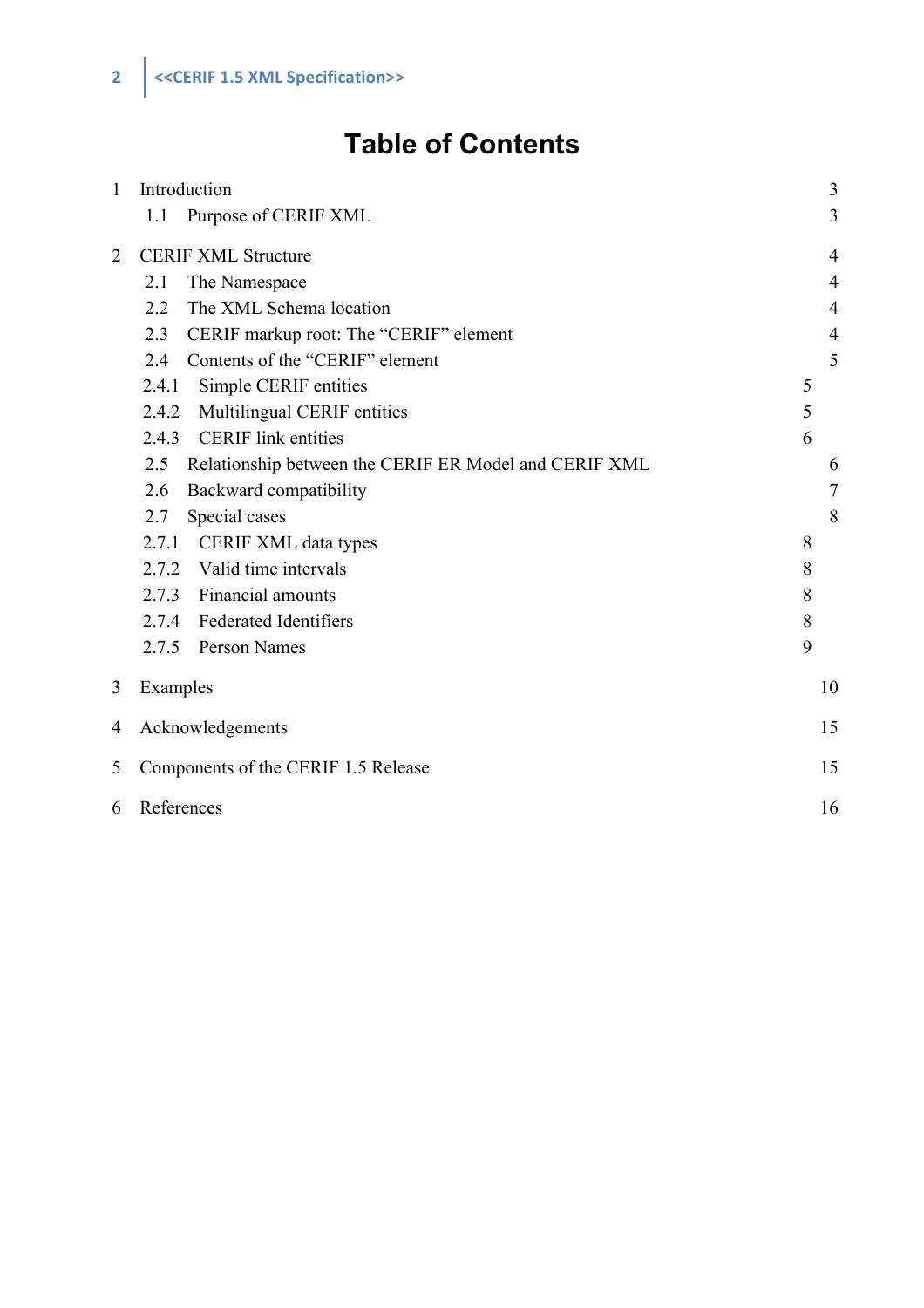## **1 Introduction**

The CERIF Data Exchange Format supports interchange of research information. It is one of the components of CERIF (Common European Research Information Format) [1]. It is based on XML, the widely used format recommended by the W3C [3].

#### *1.1 Purpose of CERIF XML*

CERIF XML aims at enabling consistent data interchange across systems in the Research Information domain. It is a structured XML format that follows the CERIF model. It aims at supporting the whole spectrum of data interchange scenarios, ranging from one-object-at-atime messaging up to dumps and bulk loads of entire databases. It is inspired by the CERIF Entity-Relationship model [1] but maintains its own technological characteristics, e.g. embedding of link entities.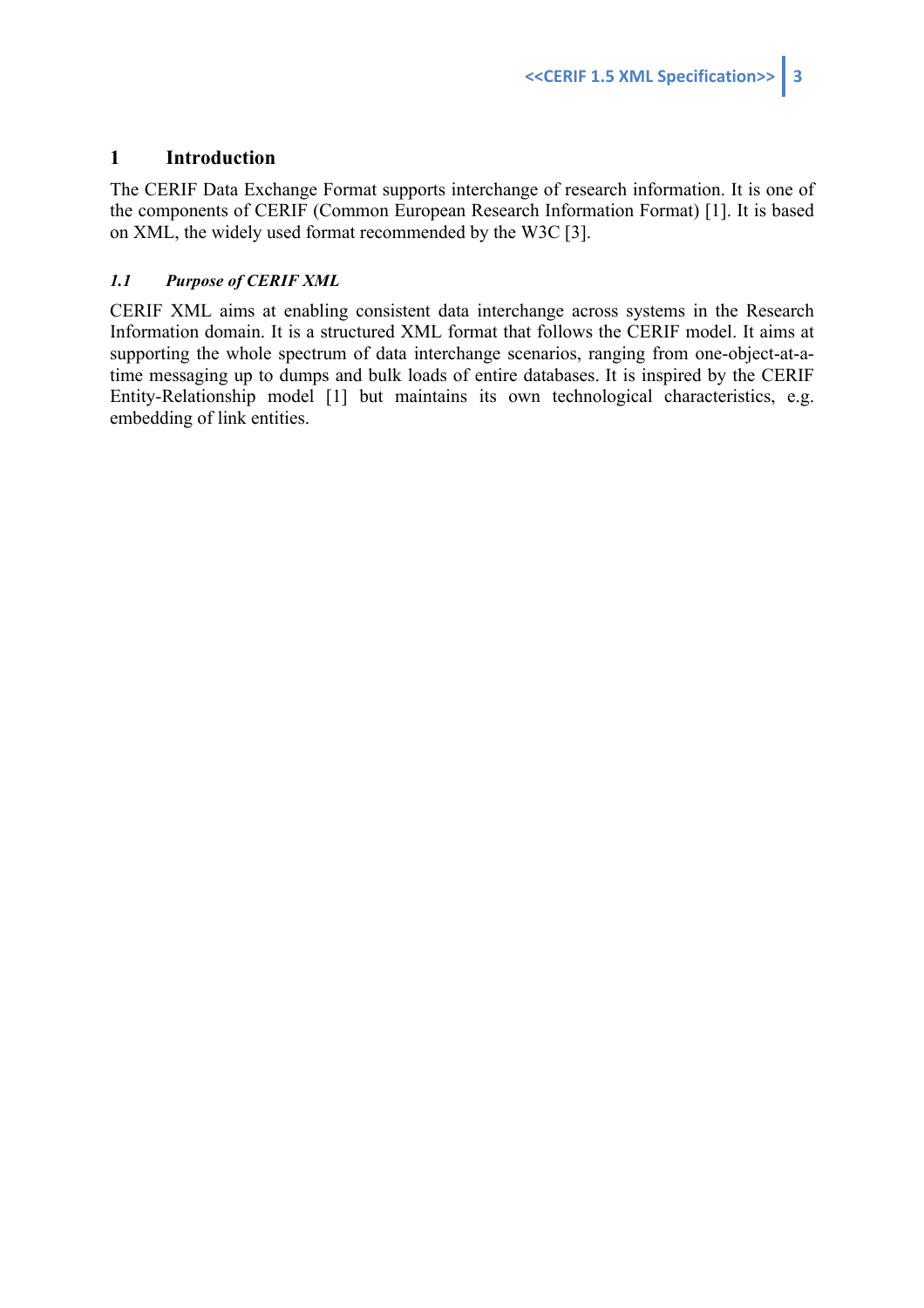## **2 CERIF XML Structure**

This section describes the CERIF XML features and how it links to the CERIF Entity-Relationship model. CERIF XML uses the following technologies: XML itself [3], XML Namespaces [4], and XML Schema [5].

## *2.1 The Namespace*

The CERIF XML 1.5 uses the following XML namespace for its XML elements:

urn:xmlns:org:eurocris:cerif-1.5-1

In the sequel we have this namespace URI in mind wherever we don't mention a namespace prefix i.e., as if the namespace was declared using the following declaration:

xmlns=*"urn:xmlns:org:eurocris:cerif-1.5-1"*

Additionally, we will refer to the xs namespace prefix as referring to the XML Schema namespace itself i.e., as if the following XML namespace declaration was in place:

xmlns:xs=*"http://www.w3.org/2001/XMLSchema"*

## *2.2 The XML Schema location*

 $\overline{a}$ 

The primary location of the XML Schema for the CERIF XML 1.5 namespace is: http://www.eurocris.org/Uploads/Web%20pages/CERIF-1.5/CERIF\_1.5\_1.xsd

Validating XML processors can be pointed to this location by including the following XML attributes in the "CERIF" element (see below) or one of its ancestors:

xmlns:xsi="*http://www.w3.org/2001/XMLSchema-instance"* xsi:schemaLocation=*"urn:xmlns:org:eurocris:cerif-1.5-1 http://www.eurocris.org/Uploads/Web%20pages/CERIF-1.5/CERIF\_1.5\_1.xsd"*

CERIF XML processors should not, however, rely on this association being present in all CERIF XML files. The mapping between the namespace URI and the XML Schema URL should be made part of the XML parser configuration.<sup>1</sup>

## *2.3 CERIF markup root: The "CERIF" element*

The CERIF data is represented as descendants of a single XML element, "CERIF". This element encloses the CERIF XML message. This element supports the following attributes:

| Attribute name | Data type | <b>Mand</b><br>atory? | <b>Meaning</b>                                     |
|----------------|-----------|-----------------------|----------------------------------------------------|
| release        | xs:string | yes                   | 1.5 (fixed value) – the CERIF XML release          |
| date           | xs:date   | yes                   | the date of production of the XML message          |
| sourceDatabase | xs:string | <b>ves</b>            | an identification of the source of the XML message |

<sup>&</sup>lt;sup>1</sup> Such as the http://apache.org/xml/properties/schema/external-schemaLocation settable property for the Apache Xerces parser (http://xerces.apache.org/xerces2-j/).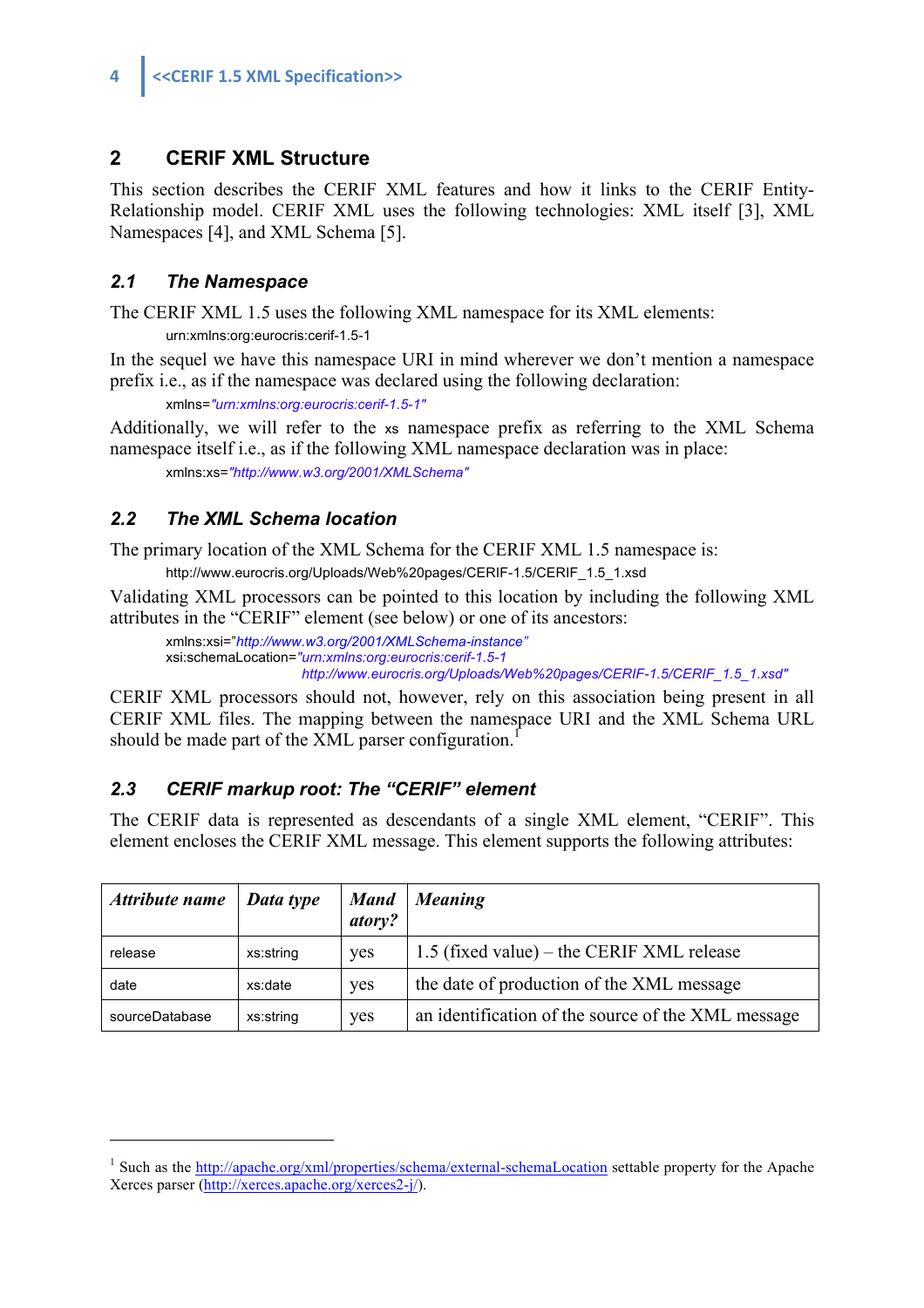#### The trivial XML message reads:

```
<?xml version="1.0" encoding="UTF-8"?>
<CERIF xmlns="urn:xmlns:org:eurocris:cerif-1.5-1"
    xsi:schemaLocation="urn:xmlns:org:eurocris:cerif-1.5-1 
                        http://www.eurocris.org/Uploads/Web%20pages/CERIF-1.5/CERIF_1.5_1.xsd"
     xmlns:xsi="http://www.w3.org/2001/XMLSchema-instance"
    release="1.5" date="2012-07-11" sourceDatabase="empty">
</CERIF>
```
## *2.4 Contents of the "CERIF" element*

The top level of CERIF markup can contain data from any CERIF entity, in any number and any order.

```
<CERIF xmlns="urn:xmlns:org:eurocris:cerif-1.5-1"
         release="1.5" date="2012-07-11" sourceDatabase="example"> <!-- ... -->
  <cfOrgUnit/> <!-- ... -->
  <cfPers/><!-- ... -->
  <cfProj/> <!-- ... -->
  <cfResProd/> <!-- ... -->
</CERIF>
```
#### *2.4.1 Simple CERIF entities*

An instance of a CERIF entity is represented by an enclosing element whose name is the physical name of the CERIF entity in the CERIF Full Data Model. E.g. the data of a CERIF cfService instance is enclosed in the <cfSrv> … </cfSrv> pair of tags, the data of a CERIF cfOrgUnit instance is enclosed in the <cfOrgUnit> … </cfOrgUnit> pair of tags.

Such an instance XML element can contain the attributes of the entity, again mapped as XML elements named after the physical names of the corresponding attributes. E.g.

```
<cfOrgUnit> <cfOrgUnitId>organisation-1-id</cfOrgUnitId>
   <cfAcro>euroCRIS</cfAcro>
</cfOrgUnit>
```
The values of the ERM attribute shall be given in the order they are listed in the CERIF Full Data Model. The (ERM's) key attributes are mandatory, with a few exceptions (see later). The (ERM's) non-key attributes are optional, even if the attribute is denoted as NOT NULL in the data model. If an ERM attribute has the value of NULL, the corresponding XML element is not present in the CERIF XML at all.

In addition and inline with the basic elements derived from ERM attributes, one can embed XML markup representing multilingual and linking entities, as described in the rest of this subsection.

#### *2.4.2 Multilingual CERIF entities*

CERIF multilingual entities are transformed to XML using a standardized construct: an XML element with multilingual attributes containing the text value itself; i.e. the XML element has additional qualifying XML attributes:

- (1) cfLangCode (the code of language and possibly also the country variant of the value),
- (2) cfTrans (the translation mode:  $o$  the original language,  $h$  human translation,  $m$  machine translation).

E.g.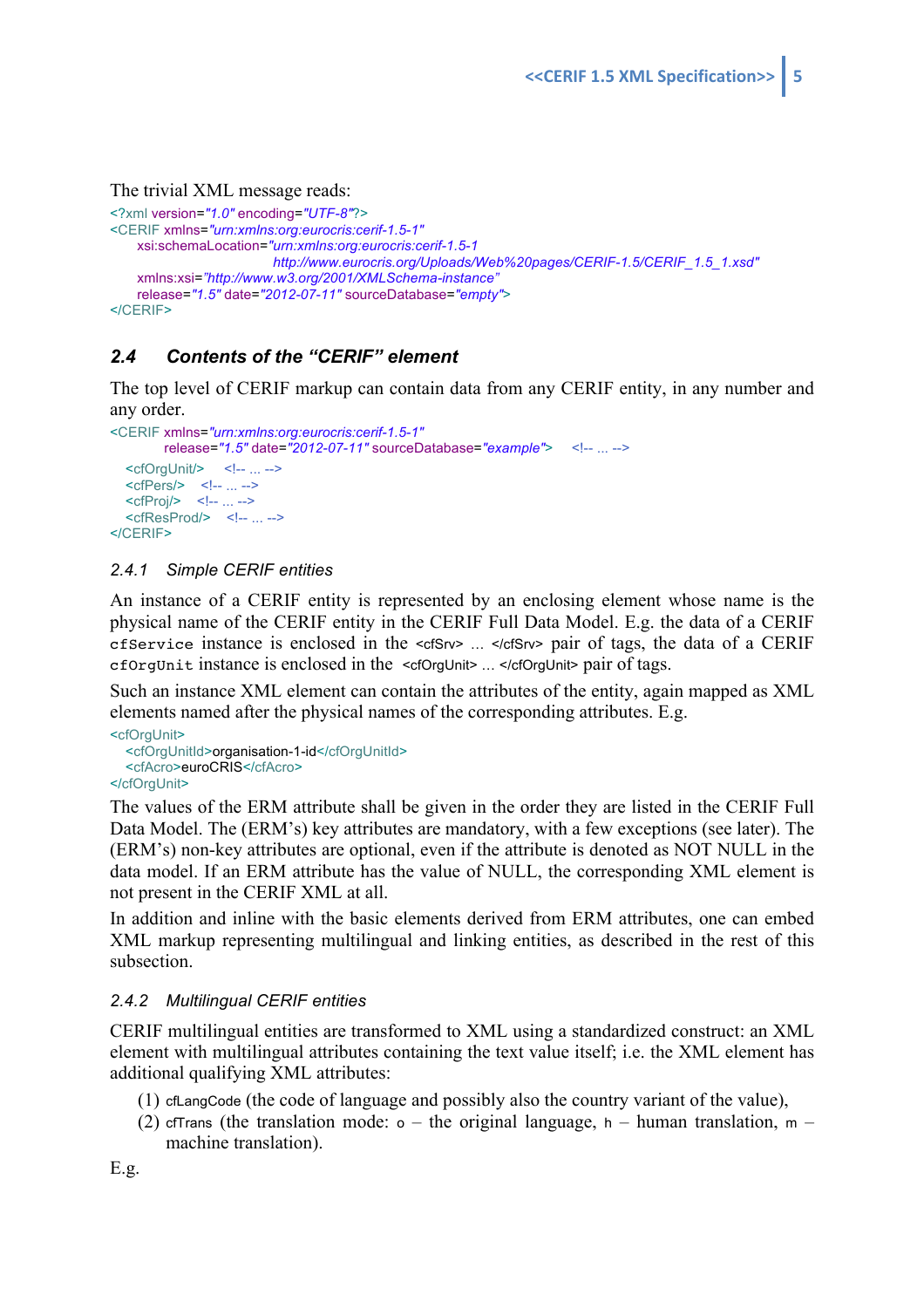## **6 c**<**CERIF** 1.5 XML Specification>>

<cfProj>

```
 <cfProjId>system-internal-project-identifier</cfProjId>
    <cfAcro>project acronym</cfAcro>
    <cfTitle cfLang="en" cfTrans="o">original project title in English</cfTitle>
    <cfTitle cfLang="fr" cfTrans="h">le titre du projet en français, traduction humaine</cfTitle>
    <cfTitle cfLang="de" cfTrans="m">der Titel des Projekts auf Deutsch, maschinelle Übersetzung</cfTitle>
</cfProj>
```
#### *2.4.3 CERIF link entities*

The XML markup representing a CERIF link entity can be embedded under either end of the relationship they represent. The identifier of the enclosing entity instance is omitted as it is found one level higher in the XML. E.g.

```
<cfOrgUnit>
```

```
 <cfOrgUnitId>system-internal-organization-identifier</cfOrgUnitId>
    <cfName cfLang="en" cfTrans="o">organization name</cfTerm>
    <cfProj_OrgUnit>
        <cfProjId>system-internal-project-identifier</cfProjId>
       <cfClassId>classification-uuid</cfClassId>
       <cfClassSchemeId>classification-scheme-uuid</cfClassSchemeId>
       <cfStartDate>date-time when the relationship starts</cfStartDate>
       <cfEndDate>date-time when the relationship ends</cfEndDate>
    </cfProj_OrgUnit>
</cfOrgUnit>
```
Embedding under the other end of the relationship is equally possible, e.g.:

```
<cfProj>
    <cfProjId>system-internal-project-identifier</cfProjId>
    <cfProj_OrgUnit>
       <cfOrgUnitId>system-internal-organization-identifier</cfOrgUnitId>
       <cfClassId>classification-uuid</cfClassId>
       <cfClassSchemeId>classification-scheme-uuid</cfClassSchemeId>
       <cfStartDate>date-time when the relationship starts</cfStartDate>
        <cfEndDate>date-time when the relationship ends</cfEndDate>
    </cfProj_OrgUnit>
```
</cfProj>

Unary link entities (such as  $cfProj$  class) can also be embedded under the base object, e.g.:

```
<cfProj>
    <cfProjId>system-internal-project-identifier</cfProjId>
    <cfProj_Class>
       <cfClassId>classification-uuid</cfClassId>
       <cfClassSchemeId>classification-scheme-uuid</cfClassSchemeId>
       <cfStartDate>date-time when the relationship starts</cfStartDate>
        <cfEndDate>date-time when the relationship ends</cfEndDate>
    </cfProj_Class>
</cfProj>
```
The other end of the relationship as well as the classification<sup>2</sup> referenced in a link entity shall either be present in the same XML message, or be reachable by some other means for the recipients of the XML message.

#### *2.5 Relationship between the CERIF ER Model and CERIF XML*

The XML Schema for the updated CERIF XML is generated from the ER Model representation. This is possible due to its highly regular structure, namely the three basic kinds of CERIF entities: Research (Base, 2<sup>nd</sup> Level, other), Multilingual, and Link entities. An overview of the relationship for the different entities is given in Figure 1.

<sup>&</sup>lt;sup>2</sup> euroCRIS started to develop standard vocabularies and formed strategic partnerships with e.g. CASRAI and VIVO for the re-use of already defined vocabularies. euroCRIS recommends the re-use of existing vocabularies

<sup>–</sup> and hence the identifiers that come with the terms [2].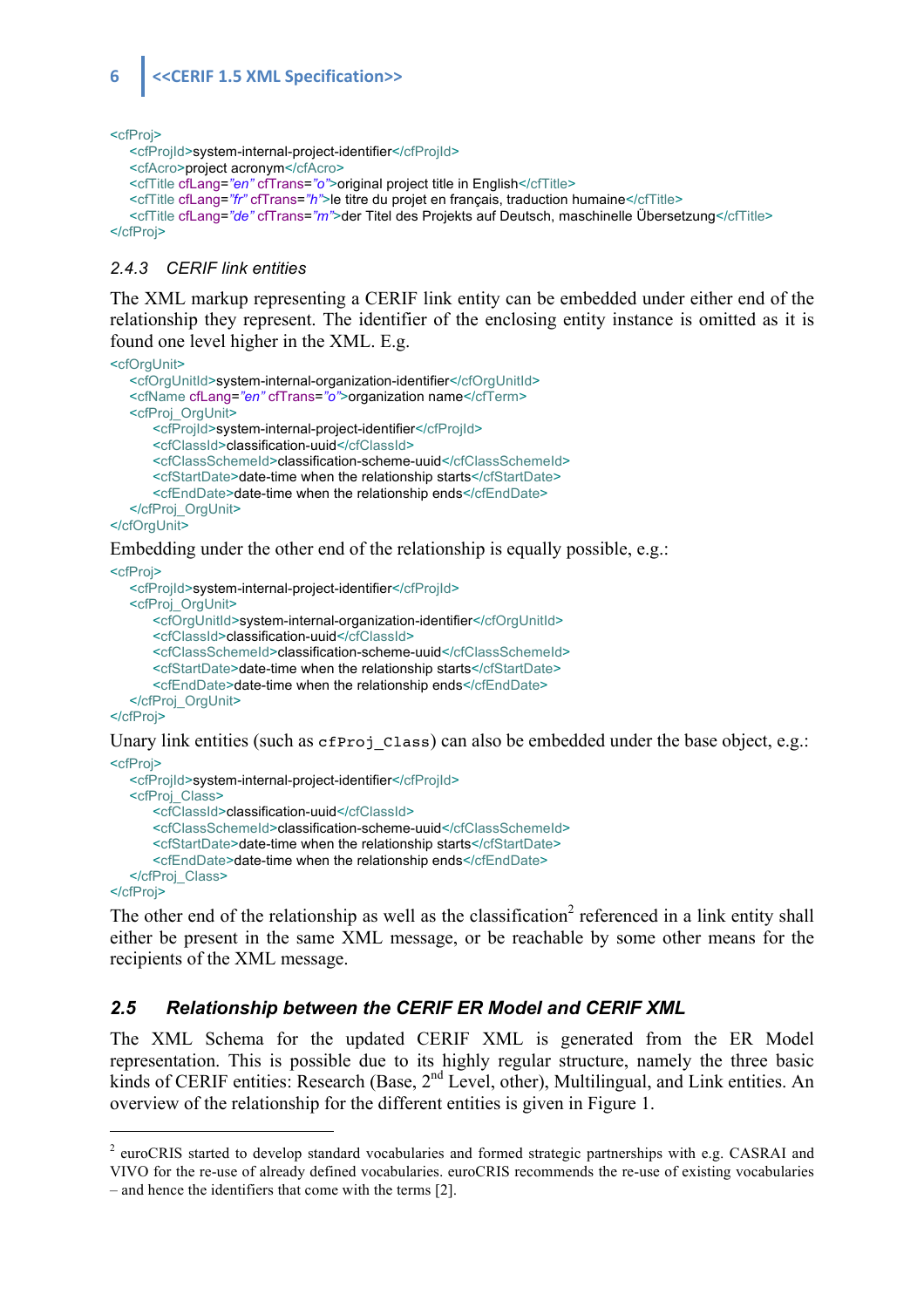

*Figure 1: The relational CERIF entities and embedded CERIF XML*

## *2.6 Backward compatibility*

Pre-existing CERIF XML is valid with respect to the CERIF 1.5 XML Schema, if the XML namespace is changed to the one of this release.

The embedding style, although encouraged, is not the only one supported. Some data interchange scenarios are indeed optimally served using the original style of one XML file per CERIF entity [6].

All CERIF entities can be represented on the top level (under the "CERIF" element) using the constructs already described. E.g. a multilingual CERIF entity:

```
<cfProjTitle>
   <cfProjId> … </cfProjId>
   <cfTitle cfLangCode="…" cfTrans="…"> … </cfTitle>
</cfProjTitle>
```
A unary classification link entity:

```
<cfProj_Class>
   <cfProjId> … </cfProjId>
   <cfClassId> … </cfClassId>
   <cfClassSchemeId> … </cfClassSchemeId>
</cfProj_Class>
```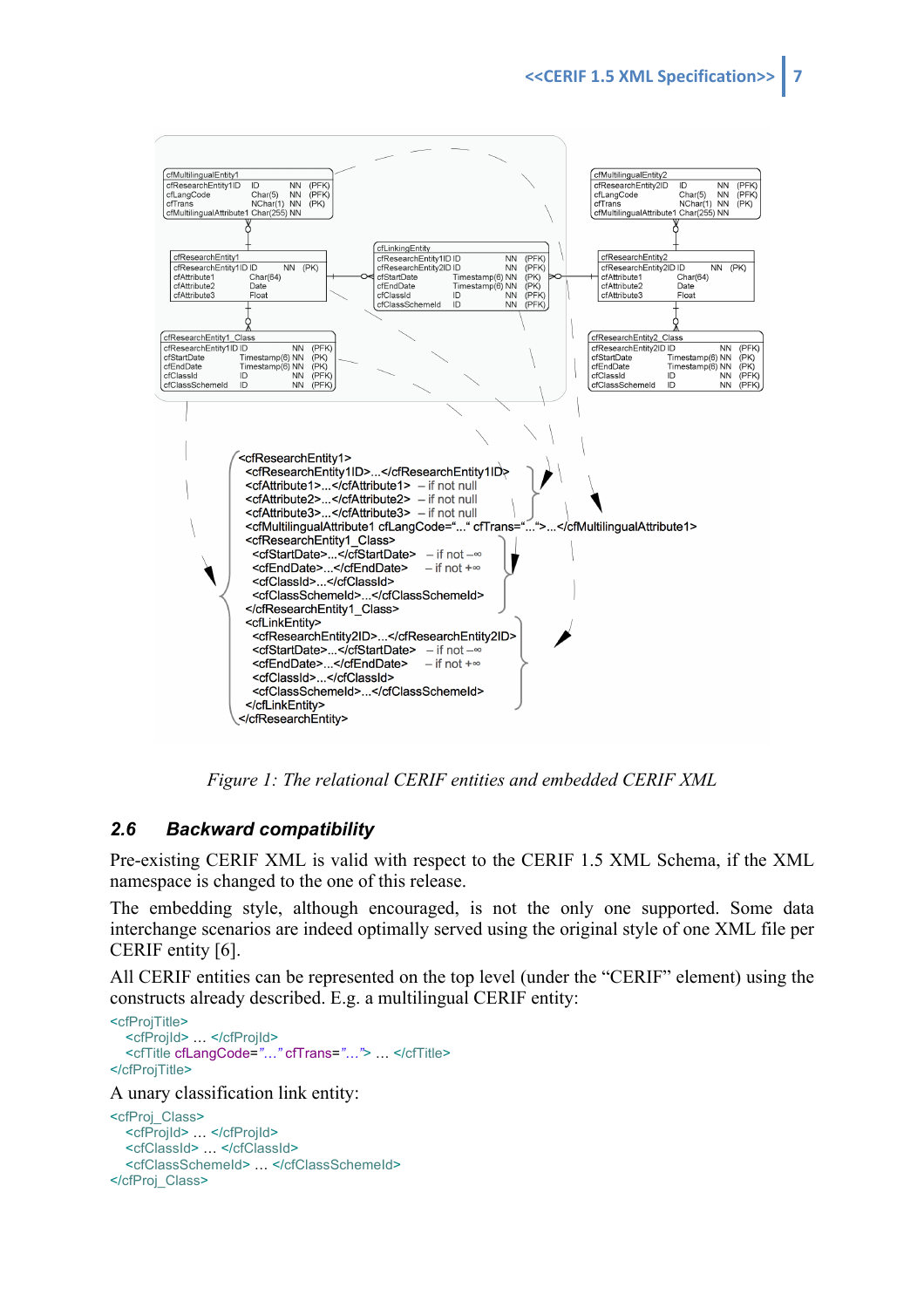#### A binary link entity:

```
<cfProj_OrgUnit>
   <cfProjId> … </cfProjId>
   <cfOrgUnitId> … </cfOrgUnitId>
   <cfClassId> … </cfClassId>
  <cfClassSchemeId> ... </cfClassSchemeId>
   <cfStartDate> … </cfStartDate>
</cfProj_OrgUnit>
```
## *2.7 Special cases*

#### *2.7.1 CERIF XML data types*

The database types of the CERIF attributes are mapped to XML Schema built-in types. As a rule, the XML Schema does not restrict the maximum lengths of character strings or size and precision of numbers. The only exception is the cfld\_Type type (corresponds to the ID dictionary type in the ER model): it limits the lengths of the identifiers of CERIF research entities to 128 characters.

#### *2.7.2 Valid time intervals*

Valid time intervals of the relationships represented by the CERIF linking entities are expressed using the cfStartDate and cfEndDate XML elements. Although they are key attributes in the Full Data Model, they need not be present in CERIF XML. An omitted value of cfStartDate is to be interpreted as "since time immemorial". An omitted value of cfEndDate means "until things change".

#### *2.7.3 Financial amounts*

A financial amount has two components: the currency unit and the number of these units. The ER attributes cfAmount, cfPrice or cfTurn are represented as XML elements with the accompanying cfCurrCode forming an XML attribute on it. The number of the currency units is expressed as a decimal number in the contents of the XML element.

For instance, the price of 30,000 £ is expressed as:

<cfPrice cfCurrCode=*"GBP"*>30000</cfPrice>

#### *2.7.4 Federated Identifiers*

Federated identifiers are a new feature in the CERIF 1.5 Full Data Model. They record identifiers under which a CERIF base object is known in other contexts. We refer for more general information on this feature to the CERIF 1.5 FDM specification [1]; here we concentrate on the XML representation.

As with all CERIF entities, federated identifiers can be either recorded stand-alone (as direct children of the 'CERIF' element, cf. Section 2.6), or embedded. In the embedded case it is immediately clear to which object the federated identifier is related – it is the enclosing object. E.g.:

```
<cfResPubl>
  <cfResPublId>42</cfResPublId>
  <cfTitle cfLangCode="en" cfTrans="o">KEGGconverter: a tool for the in-silico
     modelling of metabolic networks of the KEGG Pathways database</cfTitle>
  <cfFedId>
   <cfFedIdId>14123451</cfFedIdId>
   <cfFedId>10.1186/1471-2105-10-324</cfFedId>
   <cfStartDate>2009-10-31T24:00:00</cfStartDate>
   <cfFedId_Class>
    <cfClassId>31d222b4-11e0-434b-b5ae-088119c51189</cfClassId><!-- DOI -->
```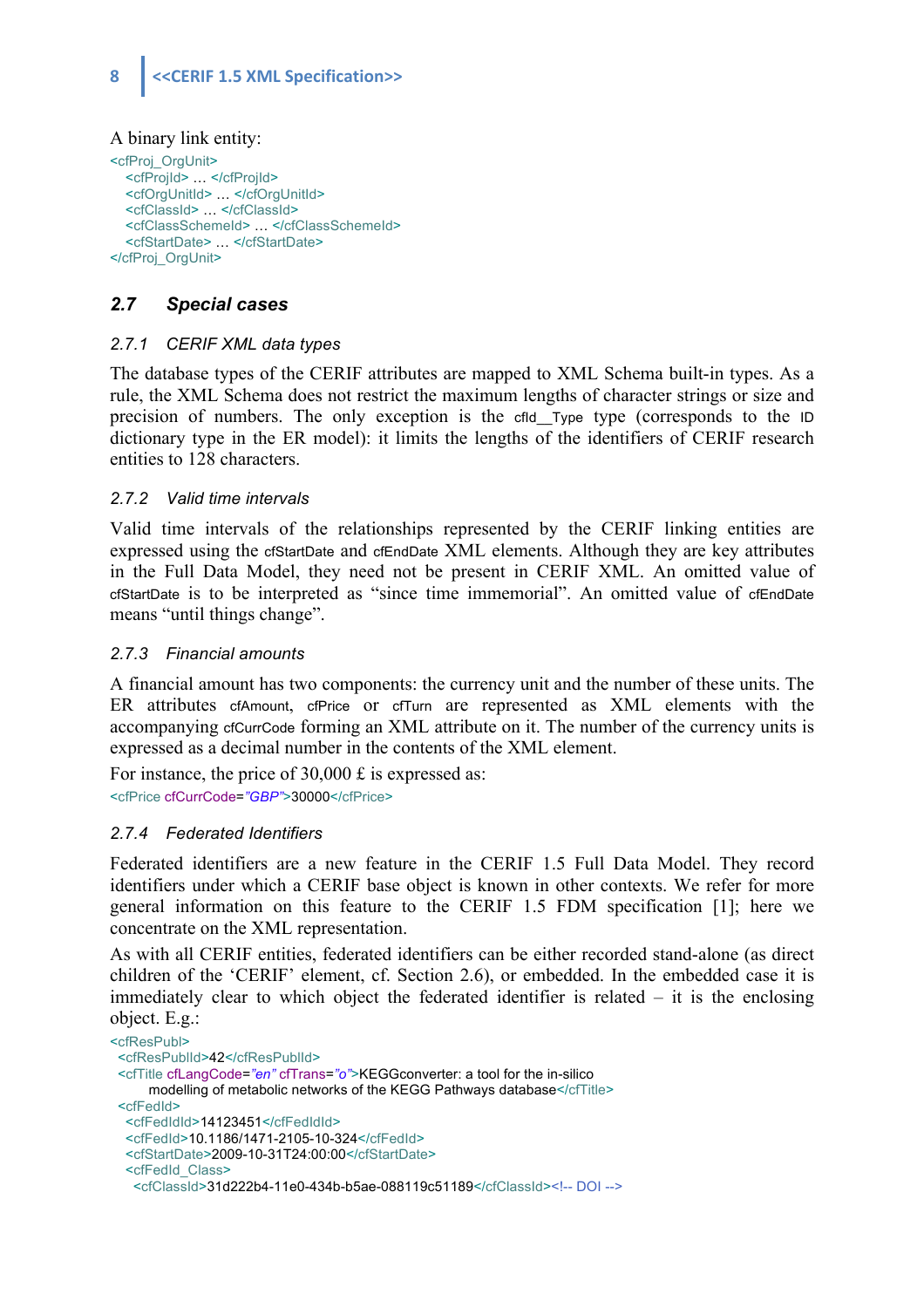<cfClassSchemeId>bccb3266-689d-4740-a039-c96594b4d916</cfClassSchemeId><!-- Identifier Types --> </cfFedId\_Class> <cfFedId\_Srv> <cfSrvId>5123452</cfSrvId><!-- CrossRef --> <cfClassId>eda2b2e2-34c5-11e1-b86c-0800200c9a66</cfClassId><!-- Issuer --> <cfClassSchemeId>5a270628-f593-4ff4-a44a-95660c76e182</cfClassSchemeId><!-- Ident Service Roles --> </cfFedId\_Srv> </cfFedId> </cfResPubl>

With the stand-alone approach, the identifier has to also contain explicit information about the object the identifier refers to: the CERIF entity and the ID. The above example rewritten as stand-alone (the added XML in bold):

```
<cfResPubl>
  <cfResPublId>42</cfResPublId>
  <cfTitle cfLangCode="en" cfTrans="o">KEGGconverter: a tool for the in-silico
      modelling of metabolic networks of the KEGG Pathways database</cfTitle>
</cfResPubl>
<cfFedId>
  <cfFedIdId>14123451</cfFedIdId>
 <cfInstId>42</cfInstId>
  <cfFedId>10.1186/1471-2105-10-324</cfFedId>
  <cfStartDate>2009-10-31T24:00:00</cfStartDate>
  <cfFedId_Class>
   <cfClassId>cf7799e5-3477-11e1-b86c-0800200c9a66</cfClassId><!-- cfResultPublication -->
   <cfClassSchemeId>6e0d9af0-1cd6-11e1-8bc2-0800200c9a66</cfClassSchemeId><!-- CERIF Entities -->
  </cfFedId_Class>
  <cfFedId_Class>
   <cfClassId>31d222b4-11e0-434b-b5ae-088119c51189</cfClassId><!-- DOI -->
   <cfClassSchemeId>bccb3266-689d-4740-a039-c96594b4d916</cfClassSchemeId><!-- Identifier Types -->
  </cfFedId_Class>
  <cfFedId_Srv>
   <cfSrvId>5123452</cfSrvId><!-- CrossRef -->
   <cfClassId>eda2b2e2-34c5-11e1-b86c-0800200c9a66</cfClassId><!-- Issuer -->
   <cfClassSchemeId>5a270628-f593-4ff4-a44a-95660c76e182</cfClassSchemeId><!-- Ident Service Roles -->
  </cfFedId_Srv>
</cfFedId>
```
#### *2.7.5 Person Names*

cfPersName has become a regular base entity with CERIF 1.5 FDM release enabling multiple structured person names. However, given its most frequent use together with the cfPers entity, a certain shortcut was introduced. Aside from all the modes described above, the intimate relationship between the person's name and the person has led to allowing the cfPersName attributes to appear within the cfPersName\_Pers XML element, like this:

```
<cfPers>
  <cfPersId>internal-pers-jan-dvorak-identifier1</cfPersId>
  <cfGender>m</cfGender>
  <cfPersName_Pers>
   <cfPersNameId>internal-persname-jan-dvorak-identifier1</cfPersNameId>
   <cfClassId>1ce717bf-436b-4f02-9854-de9aea97b10a</cfClassId><!-- Known-as name -->
   <cfClassSchemeId>f91bbe72-fd36-4349-8e85-89176a244274</cfClassSchemeId><!-- Person Name Types-->
   <cfFamilyNames>Dvořák</cfFamilyNames>
   <cfFirstNames>Jan</cfFirstNames>
  </cfPersName_Pers>
</cfPers>
```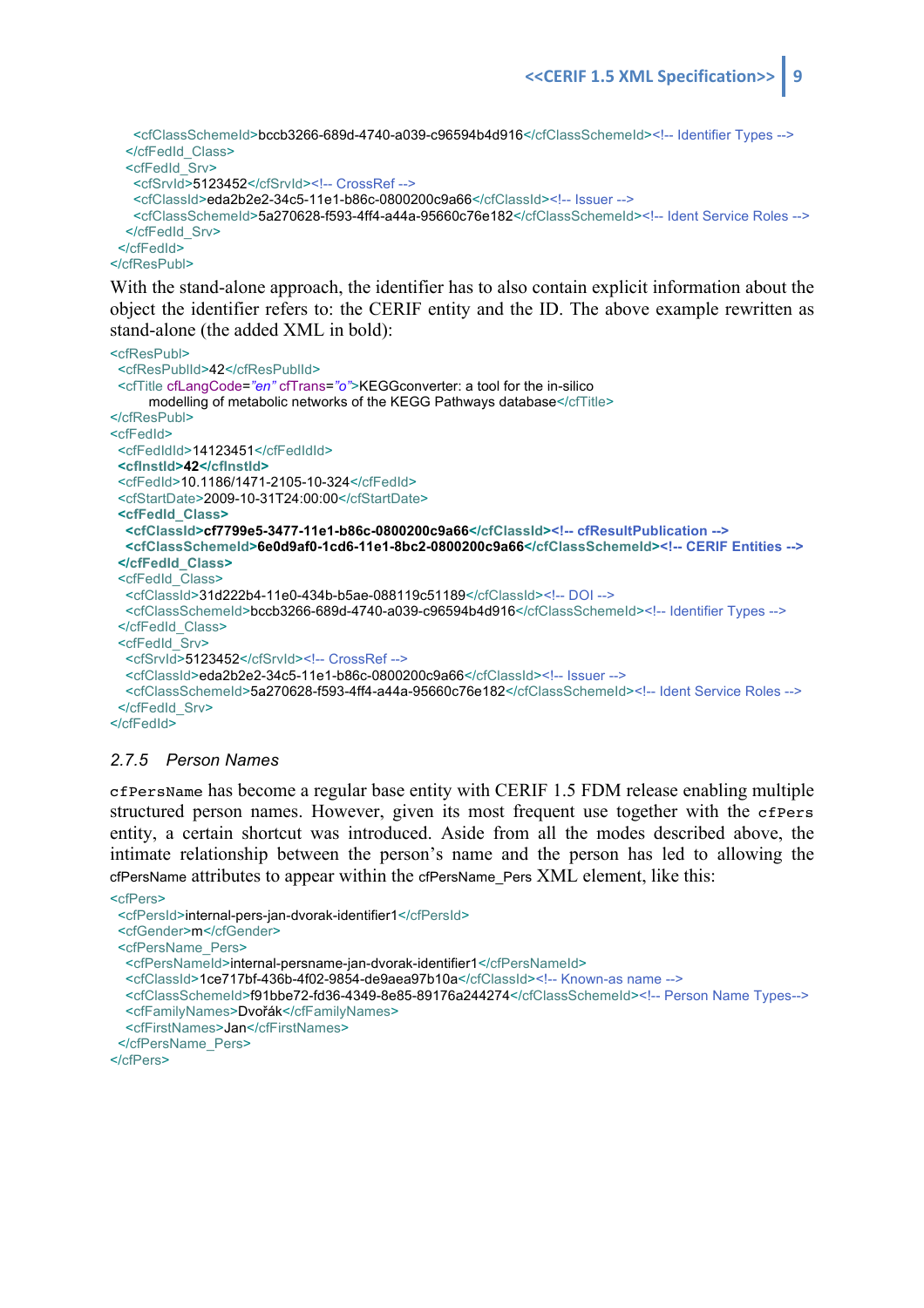#### **3 Examples**

The following example expresses the history of euroCRIS presidents.

```
<?xml version="1.0" encoding="UTF-8"?>
<CERIF xmlns="urn:xmlns:org:eurocris:cerif-1.5-1"
    xsi:schemaLocation="urn:xmlns:org:eurocris:cerif-1.5-1 
                http://www.eurocris.org/Uploads/Web%20pages/CERIF-1.5/CERIF_1.5_1.xsd"
    xmlns:xsi="http://www.w3.org/2001/XMLSchema-instance"
    release="1.5" date="2012-07-25" sourceDatabase="euroCRIS db">
  <cfClass>
   <cfClassId>6ba88422-214c-4080-a070-9ac15e21d636</cfClassId>
   <cfClassSchemeId>994069a0-1cd6-11e1-8bc2-0800200c9a66</cfClassSchemeId><!-- Person Org Roles -->
   <cfTerm cfLangCode="en" cfTrans="o">President</cfTerm>
  </cfClass>
  <cfOrgUnit>
   <cfOrgUnitId>1023904</cfOrgUnitId>
   <cfAcro>euroCRIS</cfAcro>
   <cfName cfLangCode="nl" cfTrans="o">Vereniging euroCRIS</cfName>
   <cfOrgUnit_Class>
    <cfClassId>eda2b2f5-34c5-11e1-b86c-0800200c9a66</cfClassId><!-- Private non-profit -->
    <cfClassSchemeId>759af939-34ae-11e1-b86c-0800200c9a66</cfClassSchemeId><!-- Org Types -->
   </cfOrgUnit_Class>
   <cfPers_OrgUnit>
    <cfPersId>1238948</cfPersId>
    <cfClassId>6ba88422-214c-4080-a070-9ac15e21d636</cfClassId><!-- President -->
    <cfClassSchemeId>994069a0-1cd6-11e1-8bc2-0800200c9a66</cfClassSchemeId><!-- Person Org Roles -->
    <cfEndDate>2013-01-01T01:00:00</cfEndDate>
   </cfPers_OrgUnit>
   <cfPers_OrgUnit>
    <cfPersId>21390482</cfPersId>
    <cfClassId>6ba88422-214c-4080-a070-9ac15e21d636</cfClassId><!-- President -->
    <cfClassSchemeId>994069a0-1cd6-11e1-8bc2-0800200c9a66</cfClassSchemeId><!-- Person Org Roles -->
    <cfStartDate>2013-01-01T01:00:00</cfStartDate>
   </cfPers_OrgUnit>
  </cfOrgUnit>
  <cfPers>
   <cfPersId>1238948</cfPersId>
   <cfPersName_Pers>
    <cfPersNameId>423934950485</cfPersNameId>
    <cfClassId>55f90543-d631-42eb-8d47-d8d9266cbb26</cfClassId><!-- Presented Name -->
    <cfClassSchemeId>7375609d-cfa6-45ce-a803-75de69abe21f</cfClassSchemeId><!-- Person Names -->
    <cfFamilyNames>Keith</cfFamilyNames>
    <cfFirstNames>Jeffery</cfFirstNames>
   </cfPersName_Pers>
  </cfPers>
  <cfPers>
   <cfPersId>21390482</cfPersId>
   <cfPersName_Pers>
    <cfPersNameId>43995599405</cfPersNameId>
    <cfClassId>55f90543-d631-42eb-8d47-d8d9266cbb26</cfClassId><!-- Presented Name -->
    <cfClassSchemeId>7375609d-cfa6-45ce-a803-75de69abe21f</cfClassSchemeId><!-- Person Names -->
    <cfFamilyNames>Ed</cfFamilyNames>
    <cfFirstNames>Simons</cfFirstNames>
   </cfPersName_Pers>
  </cfPers>
</CERIF>
```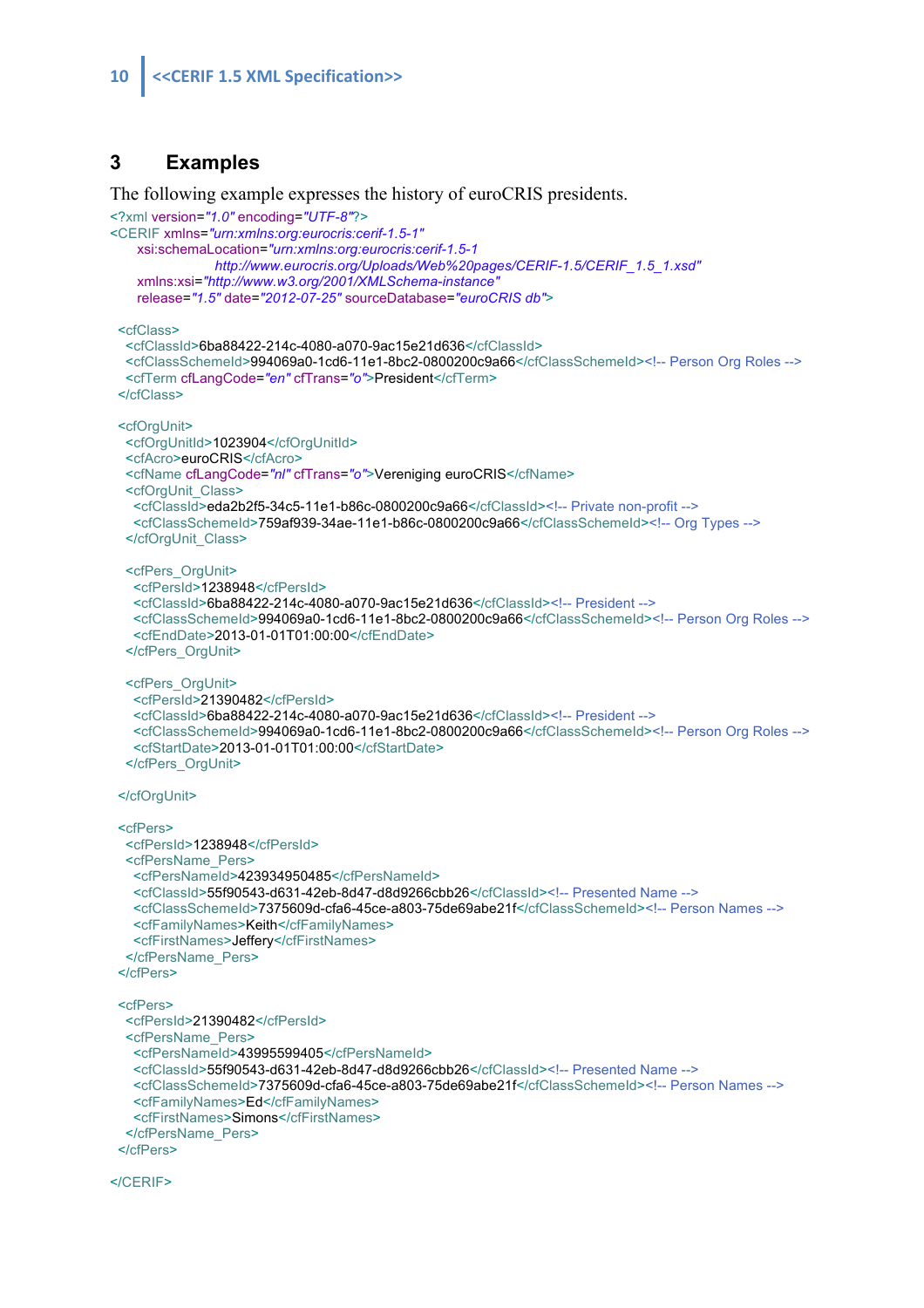The following example gives a high-level overview of the CRIS 2012 conference.

```
<?xml version="1.0" encoding="UTF-8"?>
<CERIF xmlns="urn:xmlns:org:eurocris:cerif-1.5-1"
     xsi:schemaLocation="urn:xmlns:org:eurocris:cerif-1.5-1
                http://www.eurocris.org/Uploads/Web%20pages/CERIF-1.5/CERIF_1.5_1.xsd"
     xmlns:xsi="http://www.w3.org/2001/XMLSchema-instance"
     release="1.5" date="2012-12-28" sourceDatabase="CRIS 2012 data">
  <cfEvent>
   <cfEventId>7834895900234</cfEventId>
   <cfCountryCode>CZ</cfCountryCode>
   <cfCityTown>Prague</cfCityTown>
   <cfStartDate>2012-06-06</cfStartDate>
   <cfEndDate>2012-06-09</cfEndDate>
   <cfName cfLangCode="en" cfTrans="o">CRIS 2012</cfName>
   <cfDescr cfLangCode="en" cfTrans="o">The 11th International Conference on Current Research 
Information Systems</cfDescr>
   <cfOrgUnit_Event>
    <cfOrgUnitId>1023904</cfOrgUnitId><!-- euroCRIS -->
    <cfClassId>7b35d959-58eb-4bc1-b13d-9e19aaf8b875</cfClassId><!-- Promoter -->
    <cfClassSchemeId>39cdd720-a0e4-414c-b33f-8bf1c1fd45c4</cfClassSchemeId><!-- Organisation Event 
Involvements -->
   </cfOrgUnit_Event>
   <cfOrgUnit_Event>
    <cfOrgUnitId>9045909068384</cfOrgUnitId><!-- InfoScience Praha -->
    <cfClassId>b4ba809e-60d7-411c-af62-792100c45341</cfClassId><!-- Organizer -->
    <cfClassSchemeId>39cdd720-a0e4-414c-b33f-8bf1c1fd45c4</cfClassSchemeId><!-- Organisation Event 
Involvements -->
   </cfOrgUnit_Event>
   <cfOrgUnit_Event>
   <cfOrgUnitId>8458954893474743</cfOrgUnitId><!-- Action M Agency -->
    <cfClassId>b4ba809e-60d7-411c-af62-792100c45341</cfClassId><!-- Organiser -->
   <cfClassSchemeId>39cdd720-a0e4-414c-b33f-8bf1c1fd45c4</cfClassSchemeId><!-- Organisation Event
Involvements -->
   </cfOrgUnit_Event>
  </cfEvent>
 <cfEvent>
   <cfEventId>6675747858489328</cfEventId>
   <cfName cfLangCode="en" cfTrans="o">The CRIS conference series</cfName>
   <cfOrgUnit_Event>
    <cfOrgUnitId>1023904</cfOrgUnitId><!-- euroCRIS -->
    <cfClassId>b4ba809e-60d7-411c-af62-792100c45341</cfClassId><!-- Organiser -->
   <cfClassSchemeId>39cdd720-a0e4-414c-b33f-8bf1c1fd45c4</cfClassSchemeId><!-- Organisation Event
Involvements -->
   </cfOrgUnit_Event>
  </cfEvent>
  <cfEvent_Event>
   <cfEventId1>7834895900234</cfEventId1>
   <cfEventId2>6675747858489328</cfEventId2>
   <cfClassId>eda28bc1-34c5-11e1-b86c-0800200c9a66</cfClassId><!-- Part -->
   <cfClassSchemeId>ac90d633-8ad6-4c23-b45a-cc4f91309843</cfClassSchemeId><!--Inter-Event Relations-->
 </cfEvent_Event>
  <cfOrgUnit>
   <cfOrgUnitId>1023904</cfOrgUnitId>
   <cfAcro>euroCRIS</cfAcro>
```
</cfOrgUnit>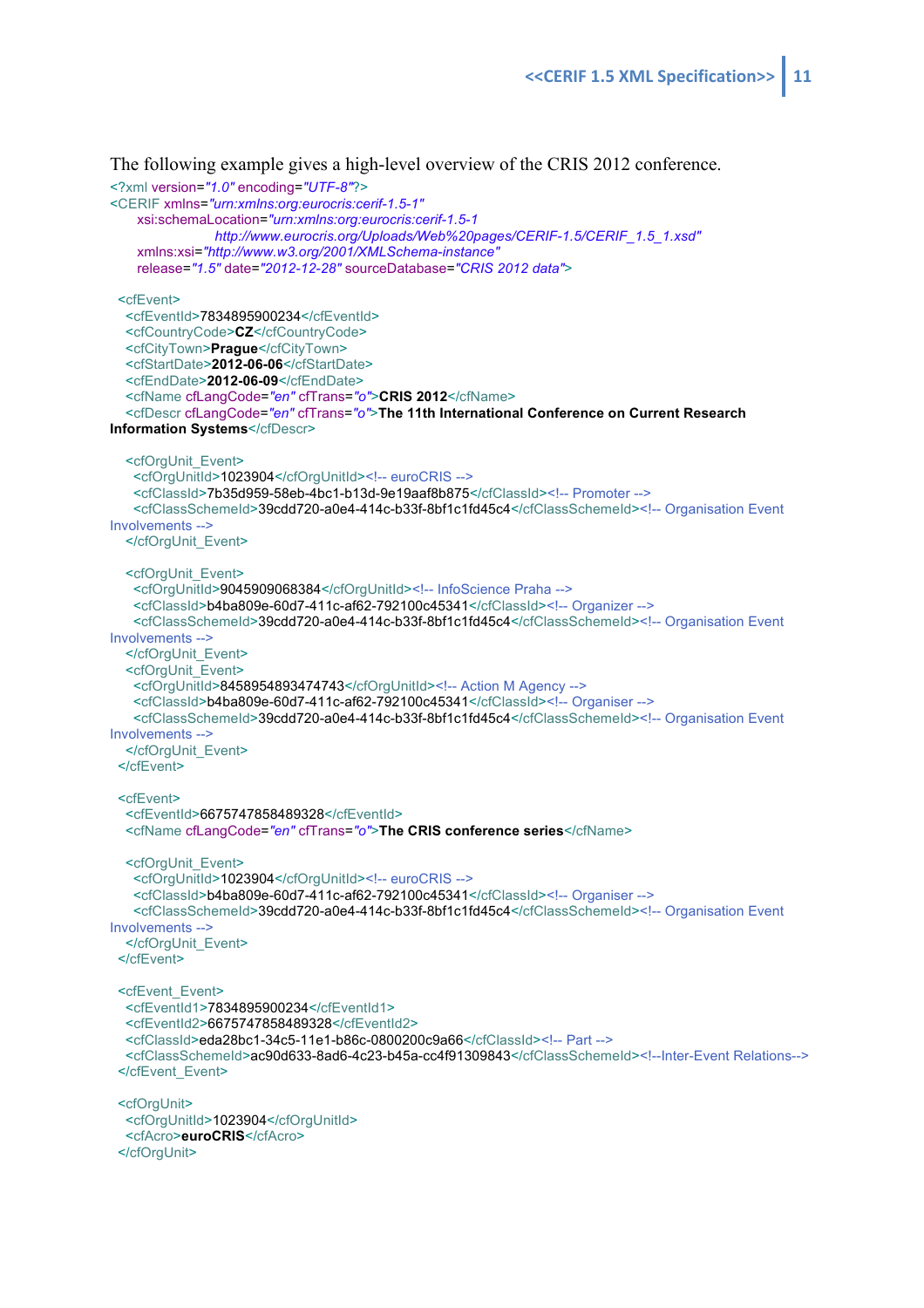#### 12 <<<ERIF 1.5 XML Specification>>

 <cfOrgUnit> <cfOrgUnitId>9045909068384</cfOrgUnitId> <cfName cfLangCode=*"cs"* cfTrans=*"o"*>**InfoScience Praha s.r.o.**</cfName> <cfName cfLangCode=*"en"* cfTrans=*"h"*>**InfoScience Praha LLC**</cfName> </cfOrgUnit> <cfOrgUnit> <cfOrgUnitId>8458954893474743</cfOrgUnitId> <cfName cfLangCode=*"en"* cfTrans=*"o"*>**Action M Agency**</cfName> <cfName cfLangCode=*"cs"* cfTrans=*"h"*>**Agentura Action M**</cfName> </cfOrgUnit> <cfPers> <cfPersId>1238948</cfPersId> <cfPersName\_Pers> <cfPersNameId>423934950485</cfPersNameId> <cfClassId>55f90543-d631-42eb-8d47-d8d9266cbb26</cfClassId><!-- Presented Name --> <cfClassSchemeId>7375609d-cfa6-45ce-a803-75de69abe21f</cfClassSchemeId><!-- Person Names --> <cfFamilyNames>**Keith**</cfFamilyNames> <cfFirstNames>**Jeffery**</cfFirstNames> </cfPersName\_Pers> </cfPers> <cfPers> <cfPersId>984894838</cfPersId> <cfPersName\_Pers> <cfPersNameId>349230994404</cfPersNameId> <cfClassId>55f90543-d631-42eb-8d47-d8d9266cbb26</cfClassId><!-- Presented Name --> <cfClassSchemeId>7375609d-cfa6-45ce-a803-75de69abe21f</cfClassSchemeId><!-- Person Names --> <cfFamilyNames>**Jan**</cfFamilyNames> <cfFirstNames>**Dvořák**</cfFirstNames> </cfPersName\_Pers> </cfPers> <cfResPubl> <cfResPublId>90342909085</cfResPublId> <cfResPublDate>**2012-05-18**</cfResPublDate> <cfISBN>**978-80-86742-33-5**</cfISBN> <cfTitle cfLangCode=*"en"* cfTrans=*"o"*>**E-Infrastructures for Research and Innovation: Linking Information Systems to Improve Scientific Knowledge Production</cfTitle>**  <cfSubtitle cfLangCode=*"en"* cfTrans=*"o"*>**Proceedings of the 11th International Conference on Current Research Information Systems (June 6-9, 2012, Prague, Czech Republic)**</cfSubtitle> <cfResPubl\_Event> <cfEventId>7834895900234</cfEventId> <cfClassId>eda2d9ec-34c5-11e1-b86c-0800200c9a66</cfClassId><!-- Conference Proceedings --> <cfClassSchemeId>759af938-34ae-11e1-b86c-0800200c9a66</cfClassSchemeId><!-- Output Types --> </cfResPubl\_Event> <cfPers\_ResPubl> <cfPersId>1238948</cfPersId> <cfClassId>708b3df0-1cfe-11e1-8bc2-0800200c9a66</cfClassId><!-- Editor --> <cfClassSchemeId>b7135ad0-1d00-11e1-8bc2-0800200c9a66</cfClassSchemeId><!-- Person Output Contributions --> </cfPers\_ResPubl> <cfPers\_ResPubl> <cfPersId>984894838</cfPersId> <cfClassId>708b3df0-1cfe-11e1-8bc2-0800200c9a66</cfClassId><!-- Editor --> <cfClassSchemeId>b7135ad0-1d00-11e1-8bc2-0800200c9a66</cfClassSchemeId><!-- Person Output Contributions --> </cfPers\_ResPubl> <cfOrgUnit\_ResPubl> <cfOrgUnitId>8458954893474743</cfOrgUnitId> <cfClassId>7ef398b2-1cfe-11e1-8bc2-0800200c9a66</cfClassId><!-- Publisher -->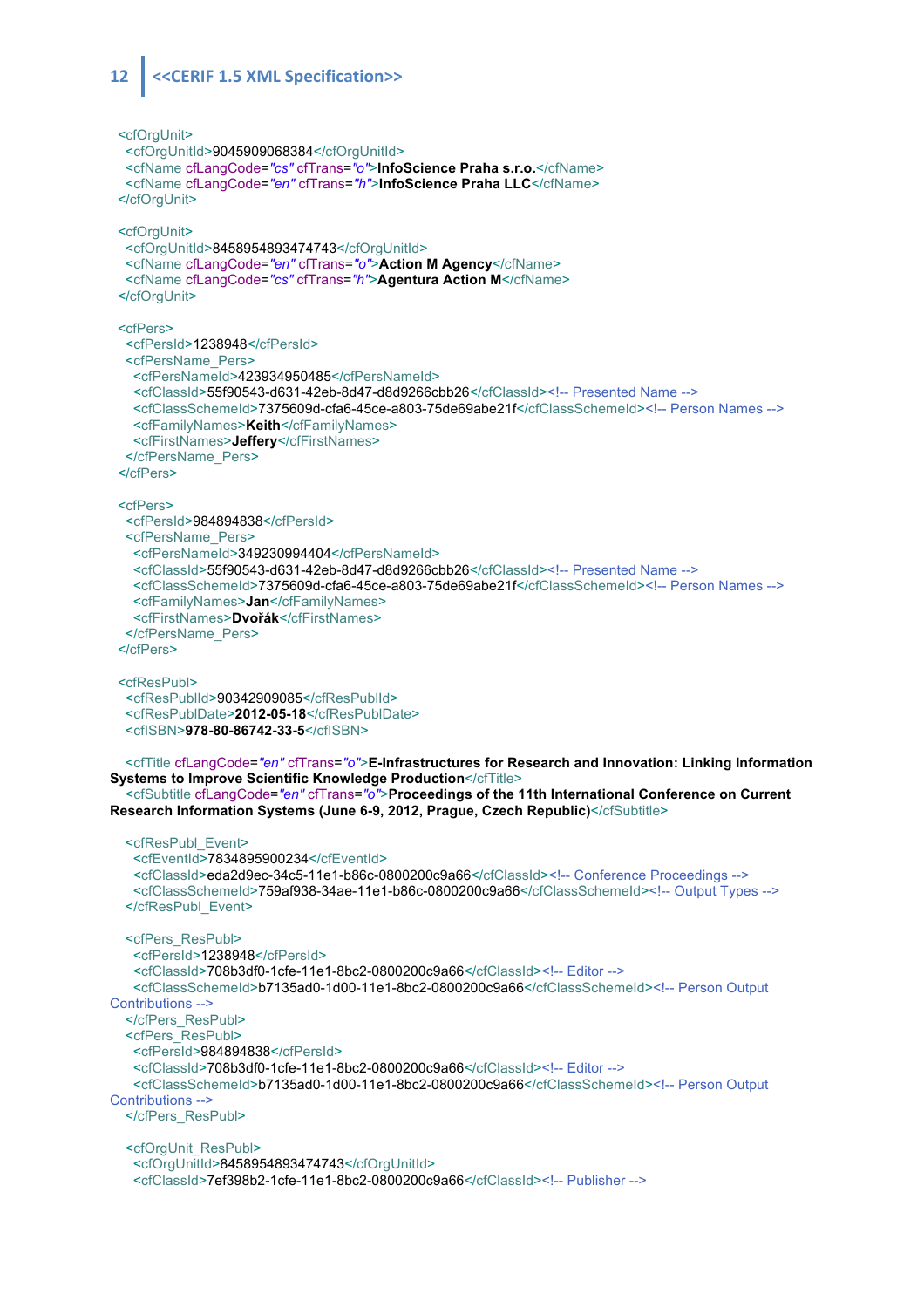<cfClassSchemeId>877161b4-00d2-42c8-a368-aaa35262f3a8</cfClassSchemeId><!-- Organisation Output Roles -->

 </cfOrgUnit\_ResPubl> </cfResPubl>

<cfClassScheme>

```
 <cfClassSchemeId>39cdd720-a0e4-414c-b33f-8bf1c1fd45c4</cfClassSchemeId>
  <cfName cfLangCode="en" cfTrans="o">Organisation Event Involvements</cfName>
  <cfClass>
   <cfClassId>b4ba809e-60d7-411c-af62-792100c45341</cfClassId>
   <cfTerm cfLangCode="en" cfTrans="o">Organizer</cfTerm>
   <cfRoleExpr cfLangCode="en" cfTrans="o">organizes</cfRoleExpr>
   <cfRoleExprOpp cfLangCode="en" cfTrans="o">is organized by</cfRoleExprOpp>
  </cfClass>
  <cfClass>
   <cfClassId>7b35d959-58eb-4bc1-b13d-9e19aaf8b875</cfClassId>
   <cfTerm cfLangCode="en" cfTrans="o">Promoter</cfTerm>
   <cfRoleExpr cfLangCode="en" cfTrans="o">promotes</cfRoleExpr>
   <cfRoleExprOpp cfLangCode="en" cfTrans="o">is promoted by</cfRoleExprOpp>
  </cfClass>
 </cfClassScheme>
```
#### </CERIF>

The following example represents the information about the Value Added Tax Identification Number of InfoScience Praha, an SME. The VATIN had been «005-27131157» until the Czech Republic joined the  $EU^3$ ; it has been «CZ27131157» since.

```
<?xml version="1.0" encoding="UTF-8"?>
<CERIF xmlns="urn:xmlns:org:eurocris:cerif-1.5-1"
    xsi:schemaLocation="urn:xmlns:org:eurocris:cerif-1.5-1
                http://www.eurocris.org/Uploads/Web%20pages/CERIF-1.5/CERIF_1.5_1.xsd"
    xmlns:xsi="http://www.w3.org/2001/XMLSchema-instance"
    release="1.5" date="2012-12-28" sourceDatabase="CRIS 2012 data">
<cfOrgUnit>
   <cfOrgUnitId>9045909068384</cfOrgUnitId>
   <cfName cfLangCode="cs" cfTrans="o">InfoScience Praha</cfName>
   <cfName cfLangCode="en" cfTrans="h">InfoScience Praha</cfName>
   <cfResAct cfLangCode="en" cfTrans="o">The company provides information systems and services in the 
domain of research information processing.</cfResAct>
   <cfOrgUnit_Class><!-- an embedded classification -->
    <cfClassId>eda2b2f2-34c5-11e1-b86c-0800200c9a66</cfClassId><!-- SME -->
    <cfClassSchemeId>759af939-34ae-11e1-b86c-0800200c9a66</cfClassSchemeId><!--Organisation Types-->
   </cfOrgUnit_Class>
   <cfFedId><!-- the current value of the VAT identification number as a Federated Identifier -->
   <cfFedIdId>23893289493</cfFedIdId><!-- internal identifier of the federated identifier itself -->
   <cfFedId>CZ27131157</cfFedId><!-- this is the current InfoScience VAT Id. No. -->
    <cfStartDate>2004-05-01T02:00:00</cfStartDate><!--midnight local time (CEST) when CZ entered the EU-->
    <cfFedId_Class>
     <cfClassId>eda2b2e2-34c5-11e1-b86c-0800200c9a66</cfClassId><!-- VAT identification number -->
     <cfClassSchemeId>bccb3266-689d-4740-a039-c96594b4d916</cfClassSchemeId><!-- Identifier Types -->
    </cfFedId_Class>
    <cfFedId_Srv>
    <cfSrvId>82394823</cfSrvId><!-- the VATIN issuing service (below) -->
     <cfClassId>eda2b2e2-34c5-11e1-b86c-0800200c9a66</cfClassId><!-- Issuer -->
     <cfClassSchemeId>5a270628-f593-4ff4-a44a-95660c76e182</cfClassSchemeId><!-- Identifier Service 
Roles -->
    </cfFedId_Srv>
   </cfFedId>
```

```
3 On 1-May-2004
```
 $\overline{a}$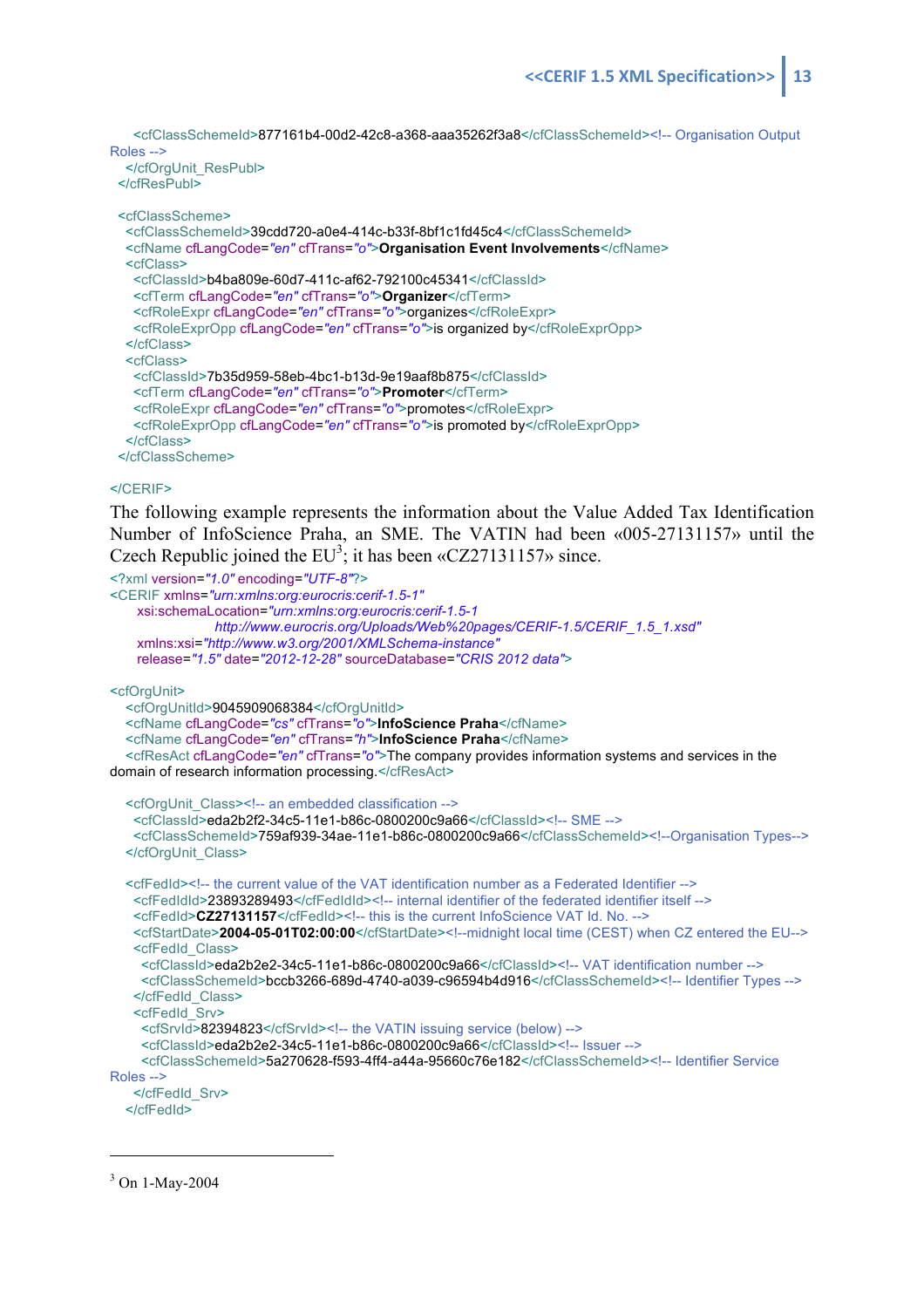#### 14 << CERIF 1.5 XML Specification>>

 <cfFedId><!-- a historical record for the VAT identification number as a Federated Identifier --> <cfFedIdId>295553732893</cfFedIdId><!-- internal identifier of the federated identifier itself --> <cfFedId>005-27131157</cfFedId><!-- this is the former InfoScience VAT Reg. No. --> <cfStartDate>**2004-04-07T02:00:00**</cfStartDate><!-- midnight local time (CEST) when the company registered for VAT --> <cfEndDate>2004-05-01T02:00:00</cfEndDate><!-- midnight local time (CEST) when CZ entered the EU --> <cfFedId\_Class> <cfClassId>eda2b2e2-34c5-11e1-b86c-0800200c9a66</cfClassId><!-- VAT identification number --> <cfClassSchemeId>bccb3266-689d-4740-a039-c96594b4d916</cfClassSchemeId><!-- Identifier Types --> </cfFedId\_Class> <cfFedId\_Srv> <cfSrvId>82394823</cfSrvId><!-- the VATIN issuing service (below) --> <cfClassId>eda2b2e2-34c5-11e1-b86c-0800200c9a66</cfClassId><!-- Issuer --> <cfClassSchemeId>5a270628-f593-4ff4-a44a-95660c76e182</cfClassSchemeId><!-- Identifier Service Roles --> </cfFedId\_Srv> </cfFedId> </cfOrgUnit> <cfSrv> <cfSrvId>82394823</cfSrvId> <cfName cfLangCode=*"en"* cfTrans=*"o"*>Issuing VATINs</cfName> <cfDescr cfLangCode=*"en"* cfTrans=*"o"*>The service of issuing Value Added Tax Identification Numbers.</cfDescr> <cfKeyw cfLangCode=*"en"* cfTrans=*"o"*>Value Added Tax; VAT Identification Number</cfKeyw> </cfSrv>

</CERIF>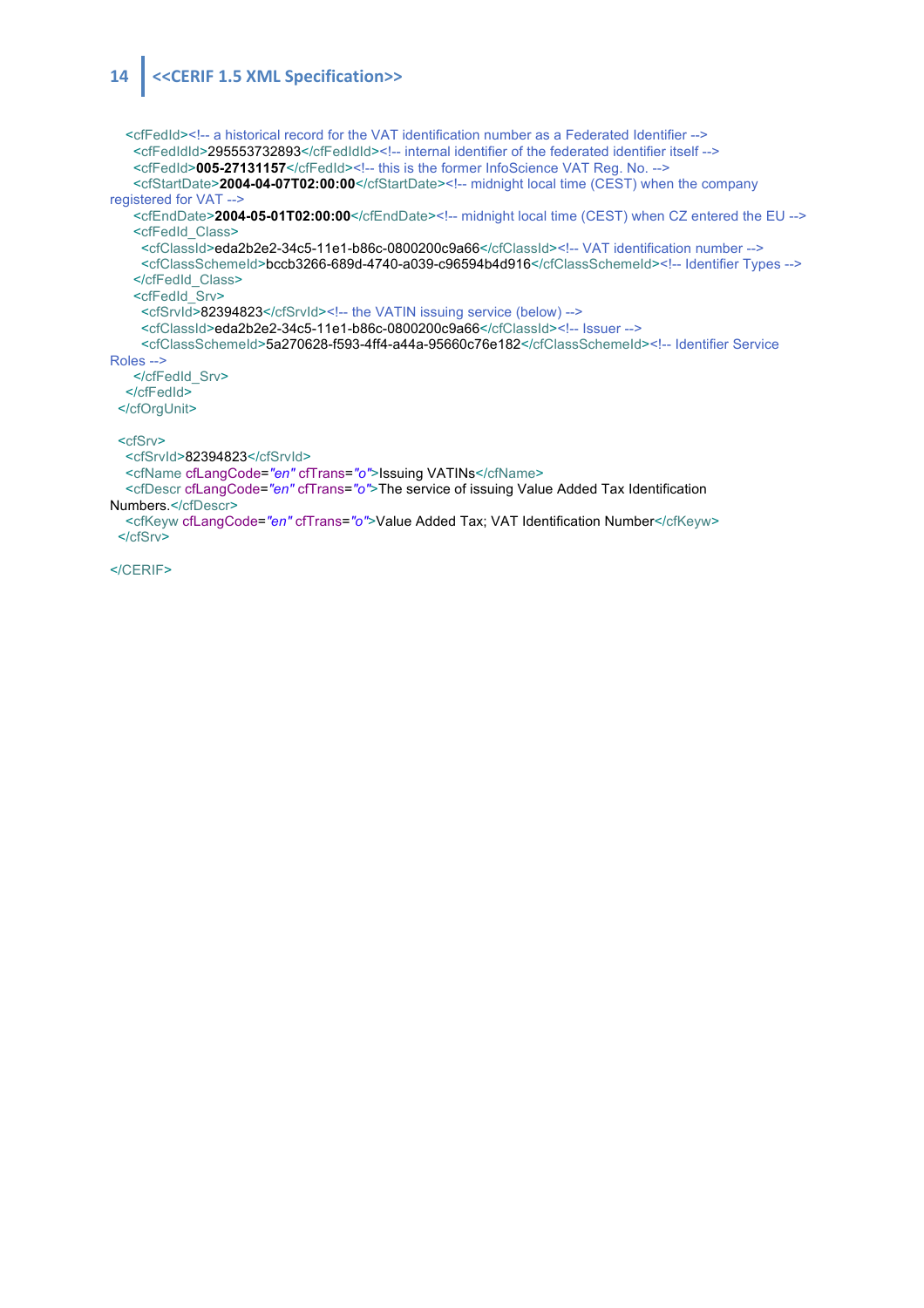## **4 Acknowledgements**

The CERIF task group wishes to thank all actively involved contributors for highly valuable discussions and input that materialized in the current CERIF XML exchange format. Within this update (CERIF XML 1.5), we want to especially acknowledge the experience and feedback from the CRISPOOL project, and refer to [7] for related experience in the FRIS and the IST World portals.

## **5 Components of the CERIF 1.5 Release**

CERIF is being approached variously, where the developments evolved throughout history and have continuously been influenced by ongoing technological developments and by the practical requirements with implementations. The current CERIF 1.5 release comprises the following components:

- CERIF 1.5 FDM: Model Introduction and Specification [1]
- CERIF 1.5 FDM: SQL scripts for most common databases (available to euroCRIS members only)
- CERIF 1.5 XML: Data Exchange Format Specification (this document)
- CERIF 1.5 XML Examples (available from the euroCRIS website)
- CERIF 1.5 XML Schema File (available from the euroCRIS website)
- CERIF 1.5 Semantics Documentation [2]
- CERIF 1.5 Vocabulary (available from the euroCRIS website in Excel and validated CERIF XML)

Additional CERIF related information, files and more documents or background information about CERIF and CRISs are available from the euroCRIS website: http://www.eurocris.org/.